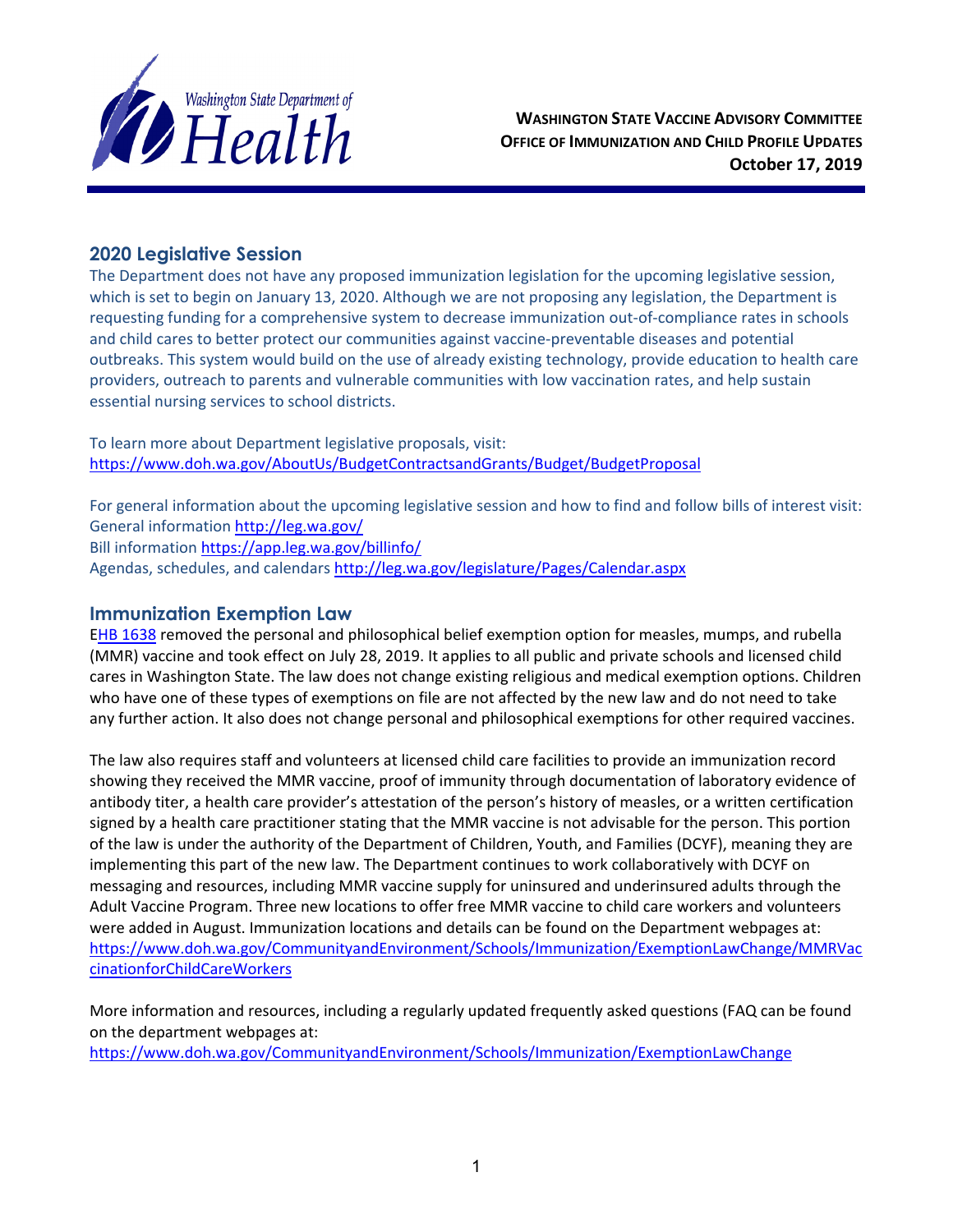# **School and Child Care Immunization Compliance Rulemaking**

On August 14, 2019, the Washington State Board of Health (Board) adopted proposed rule changes to chapter 246-105 WAC. Materials from the Board meeting can be found on the Board's website under item 08 [\(https://sboh.wa.gov/OurMeetings/MeetingInformation/2019/August14Olympia\)](https://sboh.wa.gov/OurMeetings/MeetingInformation/2019/August14Olympia). The proposed rule language that was adopted with amendments can be found at[: https://sboh.wa.gov/Portals/7/Doc/Meetings/2019/08-](https://sboh.wa.gov/Portals/7/Doc/Meetings/2019/08-14/Tab08f-ProposedAmendments-Immunizations.pdf) [14/Tab08f-ProposedAmendments-Immunizations.pdf.](https://sboh.wa.gov/Portals/7/Doc/Meetings/2019/08-14/Tab08f-ProposedAmendments-Immunizations.pdf)

The next step will be for Board and Department staff to file the CR-103, Rule Making Order, and set an effective date for the rule. There will be two effective dates for this rule: Section -040, Requirements based on national immunization guidelines, and section -055, Philosophical and personal exemption for measles, mumps, and rubella vaccine prohibited will go into effect 31 days after the paperwork is filed. The remainder of the rule will go into effect August 1, 2020.

The proposed new rule:

- Clarifies and includes necessary definitions;
- Reflects the most recent publication of the ACIP immunization guidelines;
- Clarifies the authority of the department to require grade level immunization requirements;
- Establishes requirements for the use of medically verified immunization records;
- Incorporates language regarding federal statutes that allow students experiencing homelessness and foster youth to be immediately enrolled even if they are lacking documentation of immunization status;
- Removes the requirement to provide the name or affiliation of the church or religious body regarding religious membership exemptions;
- Includes a new section 246-105-055 regarding EHB 1638 and the removal of personal belief exemptions for the measles, mumps, and rubella (MMR) vaccine;
- Clarifies requirements for students attending under conditional status and includes parental acknowledgement of child in conditional status;
- Includes editorial changes to standardize language with defined terms and updates references to other sections of the rule.

# **Updated Tdap Recommendations**

Michelle Weatherly and Katherine Graff from OICP presented at the October 9th State Board Health on the updated tetanus, diphtheria, and pertussis (Tdap) vaccine recommendations for school and child care entry requirements. Recently adopted immunization compliance rule changes included updating WAC 246-105-040 to reflect the most current publication date of the national immunization guidelines. The 2019 schedule now recommends that children age 7-10 years who received a Tdap vaccine inadvertently or as part of the catch-up series should receive the routine Tdap dose at 11-12 years. The Department recommended to the Board that the immunization requirement be changed from 6th to 7th grade. This change would begin in the 2020-2021 school year but would grandfather in students in grades 8-12. The Board unanimously approved. See below implementation table. Any questions regarding this change can be directed to Katherine Graff [\(Katherine.graff@doh.wa.gov\)](mailto:Katherine.graff@doh.wa.gov).

| <b>School Year</b> | <b>Grades</b> |
|--------------------|---------------|
| 2020-2021          |               |
| 2021-2022          | 7,8           |
| 2022-2023          | 7, 8, 9       |
| 2023-2024          | 7, 8, 9, 10   |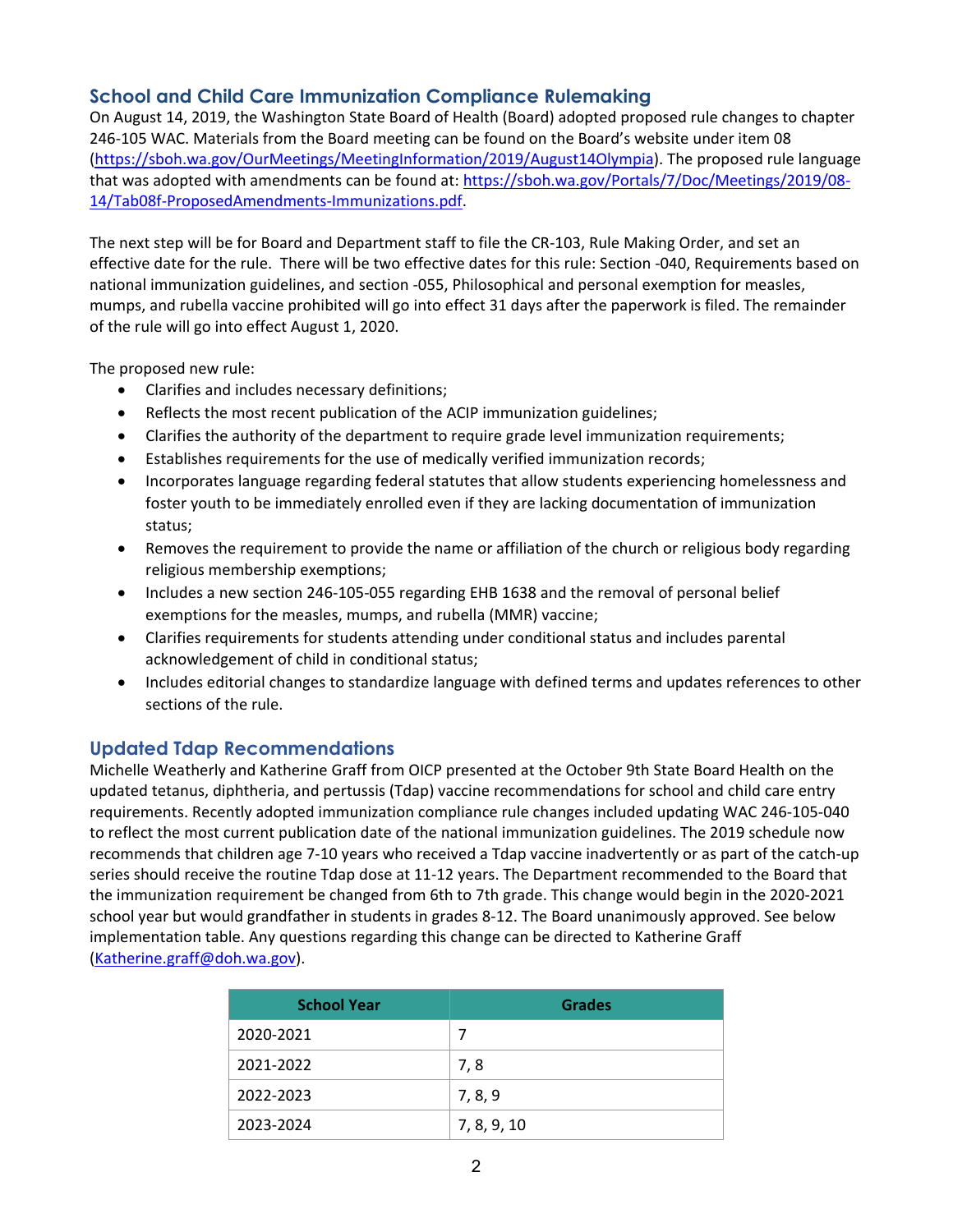| <b>School Year</b> | <b>Grades</b>       |
|--------------------|---------------------|
| 2024-2025          | 7, 8, 9, 10, 11     |
| 2025-2026          | 7, 8, 9, 10, 11, 12 |

# **2018-19 School Year Immunization Data**

The school data presented at the July meeting has been published and can be found at [https://www.doh.wa.gov/DataandStatisticalReports/HealthDataVisualization/SchoolImmunization.](https://www.doh.wa.gov/DataandStatisticalReports/HealthDataVisualization/SchoolImmunization)

# **School Immunization Reporting**

Each year, schools are required to report their students' immunization status by November. This year, the school reporting process is changing a bit. The Department of Health is now letting schools report their school immunization data by survey, by using the school module, or by an approved DOH spreadsheet. Training videos and documentation will be up later this month on the DOH [school reporting web site,](https://www.doh.wa.gov/CommunityandEnvironment/Schools/Immunization/SchoolStatusReporting) and schools will have until December 1, 2019 to report their data. The data was extended this year based on the new reporting process.

# **NIS Teen Data**

On August 23, 2019, the Centers for Disease Control and Prevention (CDC) released the 2018 National Immunization Survey (NIS) Teen data, including Washington's immunization rates.

We are currently meeting the adolescent immunization Healthy People 2020 goals for Tdap (80.6%) and are within the confidence interval for meningococcal vaccines (79.6%). The HPV vaccination rate (49.3%) still lags behind. Since all of these vaccines should be given at the same age, **we encourage all healthcare providers to check the vaccination status of their patients at every visit**, and bundle adolescent recommendations for these three vaccines with [a clear, strong recommendation.](https://immunitycommunitywa.org/conversation-guide/)

We are concerned that our teen MMR rate (88.3%) is below the community immunity level needed to prevent the spread of measles (95%). We also saw a statistically significant decrease in varicella coverage from 2017 to 2018 (92.0% to 85.0%). **Checking a patient's immunization records at every visit will help you catch them up on any missed childhood vaccines, like MMR and varicella.**

Review all Washington and U.S. teen immunization measures o[n the CDC's TeenVaxView website.](https://www.cdc.gov/vaccines/imz-managers/coverage/teenvaxview/data-reports/index.html) The article about the nationwide data is in the CDC's [Morbidity and Mortality Weekly Report.](https://www.cdc.gov/mmwr/volumes/68/wr/mm6833a2.htm) If you have any questions about this data, please contac[t leigh.wallis@doh.wa.gov.](mailto:leigh.wallis@doh.wa.gov)

# **Accountability Audit: Universal Vaccine Fund**

The State Auditor's office recently completed an accountability audit of a few Department of Health programs, including universal vaccines. The full report from the State Auditor is attached and also available on this website:

[https://portal.sao.wa.gov/ReportSearch/Home/ViewReportFile?arn=1024307&isFinding=false&sp=false.pdf.](https://portal.sao.wa.gov/ReportSearch/Home/ViewReportFile?arn=1024307&isFinding=false&sp=false.pdf)

There were no official findings with this audit, however, there was one recommendation for us around strengthening the process to ensure receipt by providers of frozen vaccine shipments before payment.

More detail is below about the specifics of the audit and next steps regarding the recommendation we received.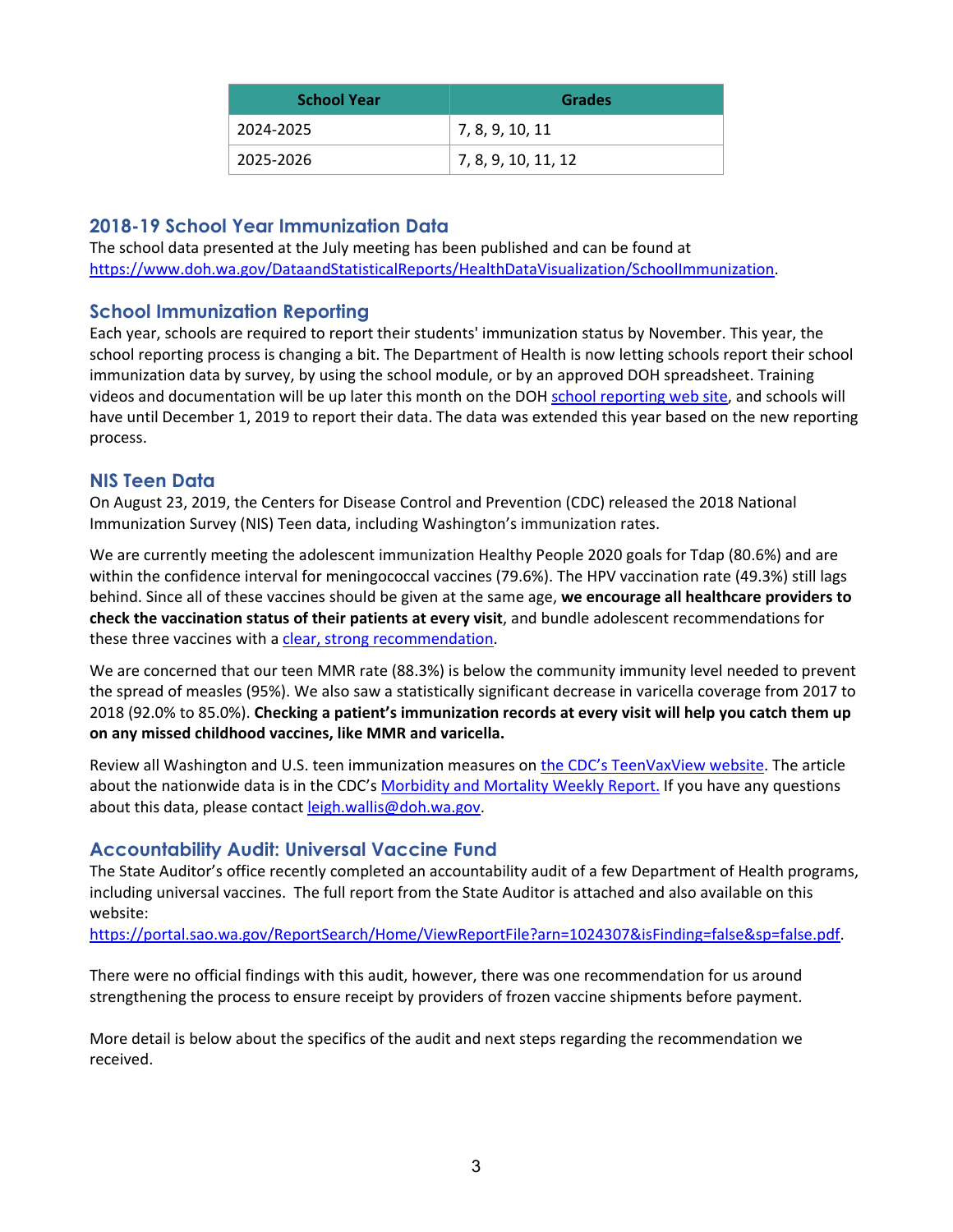### **Accountability Audit Summary**

**Entrance:** The State Auditor's Office (SAO) performed an FY18 accountability audit on the Universal Vaccine fund, 16G.

**Objective:** Did DOH get the vaccines that they paid for?

**Testing:** Examined payments for vaccine purchases to ensure they were adequately supported and medical providers received the vaccines.

- Reviewed 30 non-frozen vaccine bulk purchase orders. The auditors selected the PO numbers and DOH's Accounting office pulled the copies for auditors to come onsite and review.
- Reviewed 25 frozen direct ship vaccine orders by selecting invoice numbers and requesting screenshots from the electronic systems for receiving and ordering vaccines. Washington Immunization Information System received order screen and VTrckS order screens.

#### **Exceptions:**

- Non-frozen vaccine: no exceptions
- Frozen: Not confirming receipt of vaccine by provider prior to payment

#### **Exit Item:**

The following was provided by the State Auditor's Office:

We are providing the following exit recommendations for management's consideration. They are not referenced in the audit report. We may review the status of the following exit items in our next audit.

#### **Frozen vaccines purchases**

In fiscal year 2018, the Department spent \$9.3 million to purchase universal frozen vaccines. We examined 25 invoices and determined the payments were allowable and adequately supported. However, we found the Department did not verify if frozen vaccines were received by medical providers prior to payment. Using the Department's Immunization Information System, we confirmed that all vaccines related to the selected payments were received.

We recommend the Department develop a procedure to ensure that frozen vaccines are received prior to payment.

#### **Outcomes:**

The Vaccine Management Section is developing a process to confirm receipt of frozen vaccine. The program will test the new process and implement.

### **Influenza Disease Update**

CDC recommends that influenza vaccination should be offered by the end of October. Children aged 6 months through 8 years who require 2 doses (see Children Aged 6 Months Through 8 Years) should receive their first dose as soon as possible after the vaccine becomes available to allow the second dose (which must be administered ≥4 weeks later) to be received by the end of October. CDC reported that although local outbreaks can occur earlier, 75% of the 36 influenza seasons preceding 2018-2019, peak activity did not occur until January or later and in 58% the peak occurred in February or later. <sup>1</sup> More details about ACIP recommendations can be found at:

https://www.cdc.gov/mmwr/volumes/68/rr/rr6803a1.htm?s\_cid=rr6803a1\_w

1 CDC. The flu season. Atlanta, GA: US Department of Health and Human Services, CDC; 2015[. https://www.cdc.gov/flu/about/season/flu-season.htm](https://www.cdc.gov/flu/about/season/flu-season.htm)

### **2019 Flu and Pneumococcal Letters**

On September 20, 2019, the annual flu and pneumococcal letters were sent digitally to all long-term care and assisted living providers in WA State. These letters are written jointly by the Department of Health (DOH) and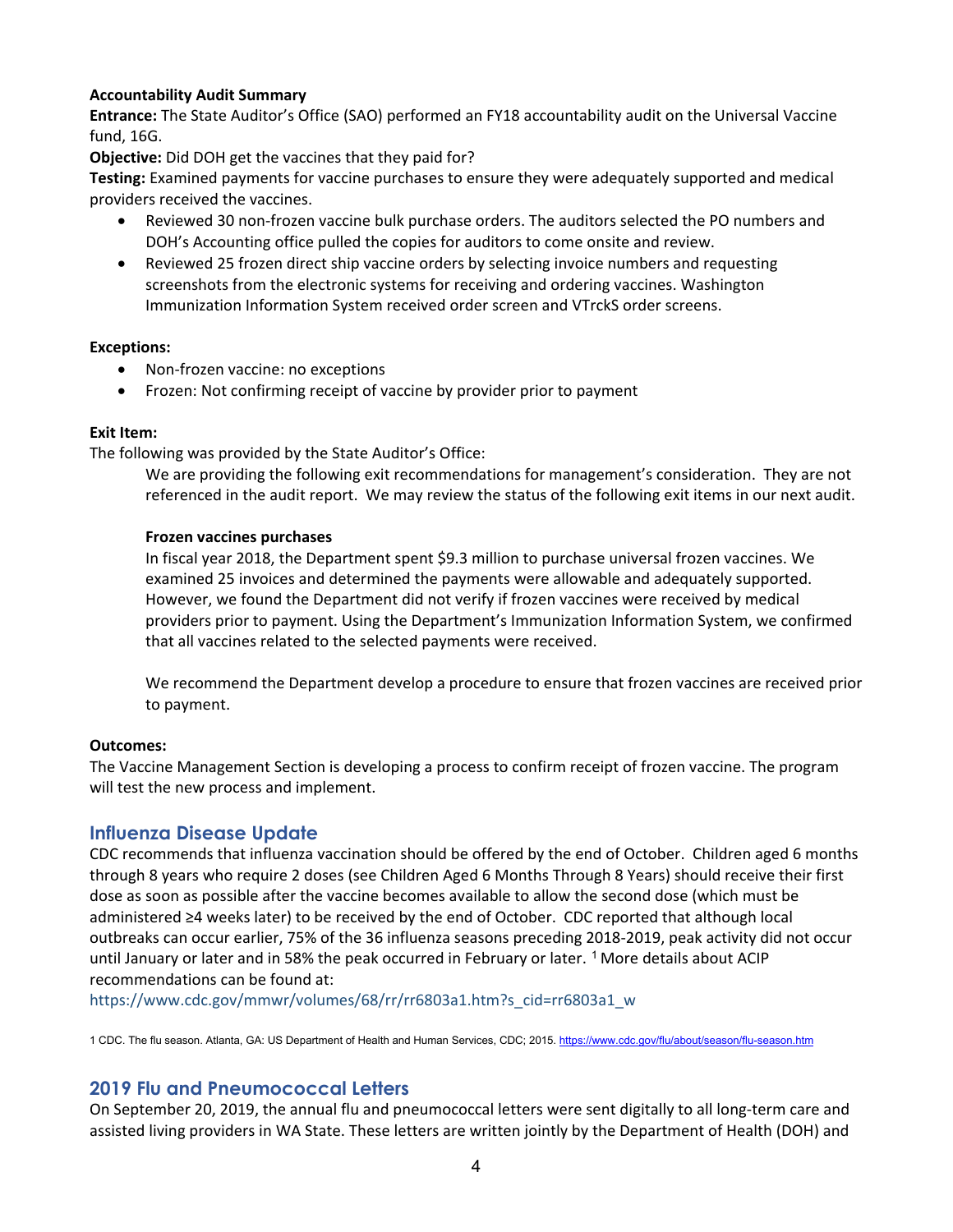the Department of Social and Health Services to strongly recommend and encourage providers to immunize their residents and staff against flu and pneumonia (in those for whom it is appropriate) this year. Each letter contains recommendations on flu and pneumococcal immunization, as well as additional tips and resources to help prepare for the current flu season. To view the letters, please visit DOH's webpage: [Influenza \(Flu\)](https://www.doh.wa.gov/ForPublicHealthandHealthcareProviders/PublicHealthSystemResourcesandServices/Immunization/InfluenzaFluInformation)  [Information for Public Health and Healthcare](https://www.doh.wa.gov/ForPublicHealthandHealthcareProviders/PublicHealthSystemResourcesandServices/Immunization/InfluenzaFluInformation) and look under the subheading, Flu Communications to Providers. The six letters are listed under Long Term Care and Assisted Living.

# **Influenza Vaccine Update**

## **0.5mL Fluzone Availability (6 months - 18 years):**

• 129,480 doses available for ordering

# **5.0mL Multi-Dose Vial Fluzone Availability (3 - 18 years):**

• 108,360 doses available for ordering

## **0.5mL FluLaval Availability (6 months - 18 years):**

• 109,170 doses available for ordering

## **0.2mL single dose FluMist Availability (2 - 18 years):**

• 1,960 doses available for ordering

## **\*0.5mL single dose Flucelvax Availability (4 - 18 years):**

• 9,810 doses available for ordering

\*Only available to providers participating in the pilot this season.

# **Washington Hepatitis A Outbreak Alert**

Washington State is experiencing a hepatitis A outbreak in multiple counties in people who are living homeless or use drugs. The hepatitis A vaccine is the best way to prevent hepatitis A virus infection. People who are at high risk of becoming infected should get vaccinated. These high risk groups include: people experiencing homelessness, people who use drugs, gay and bisexual men, and people who are or were recently in jail or prison. Vaccination is recommended for all children starting at 1 year of age, for travelers to certain countries, and for people at high risk for infection with the virus.

- Current case count from January 1, 2019- October 3, 2019: 72 cases, 35 hospitalizations, and 0 deaths.
- The case count for this outbreak is updated each week by 5 pm Thursday on the DOH website at [www.doh.wa.gov/hepatitisA2019,](http://www.doh.wa.gov/hepatitisA2019) where you can also find educational resources and guidelines for prevention.
- There are hepatitis A outbreaks across the United States with an increased rate of hospitalizations and deaths. Learn more at [www.cdc.gov/hepatitis/HepAOutbreak.](http://www.cdc.gov/hepatitis/HepAOutbreak)

# **Hepatitis A Outbreak – Partner Alerts**

The Department posted a series of letters to alert partners about the hepatitis A outbreak occurring among people experiencing homelessness and/or who use drugs in our state. Links to the alerts are below. Please share these messages through your organizations and networks. Our goals is to message broadly about the outbreak and encourage prevention through vaccination. For updates on case counts, visit the DOH website: [www.doh.wa.gov/hepatitisA2019.](http://www.doh.wa.gov/hepatitisA2019)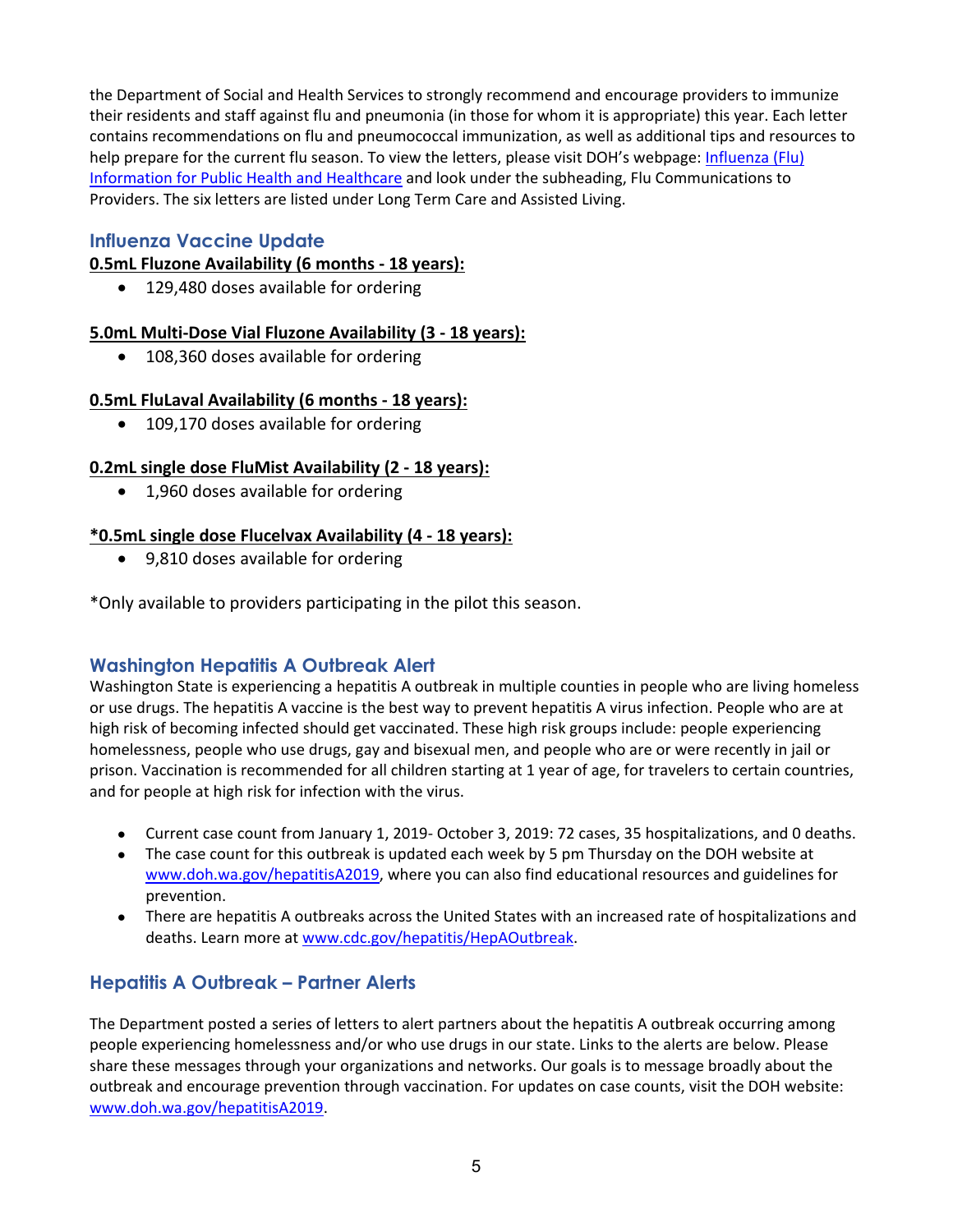### **Communication Alerts**

These are letters alerting external partners of the hepatitis A outbreak in Washington State.

- [Hospital Emergency Departments, Infection Preventionists, and Administrators](https://www.doh.wa.gov/Portals/1/Documents/1600/HepALettertoHospitals.pdf)
- [Homelessness Service Providers](https://www.doh.wa.gov/Portals/1/Documents/1600/HepALettertoHomelessnessServiceProviders.pdf)
- [Correctional Facilities](https://www.doh.wa.gov/Portals/1/Documents/1600/HepALettertoCorrectionalFacilities.pdf)
- [Substance Use Treatment Providers](https://www.doh.wa.gov/Portals/1/Documents/1600/HepALetterSubstanceUseTreatmentProviders.pdf)
- **[Community Clinics and Pharmacies](https://www.doh.wa.gov/Portals/1/Documents/1600/HepALetterforCommunityClinicsPharmacies.pdf)**

#### **Other Resources**

Below are a couple of new resources that may help in your hepatitis A outbreak response efforts. All materials can be found on DOH's [hepatitis A outbreak webpage.](https://www.doh.wa.gov/YouandYourFamily/Immunization/DiseasesandVaccines/HepatitisADisease/HepatitisA2019)

The Centers for Disease Control and Prevention has put together a [Hepatitis A Vaccine Hesitancy Guide.](https://www.doh.wa.gov/Portals/1/Documents/5100/HAV_VaccineHesitancyGuide.pdf)

- This Guide was developed to help vaccinators and outreach workers respond to individuals at risk for hepatitis A who are hesitant about getting vaccinated. *Potential responses should be tailored to the specific situation; these are provided as a general guide and may be used in part or in their entirety.*
- People who are at high risk of becoming infected should get vaccinated. These high-risk groups include: people experiencing homelessness, people who use drugs, gay and bisexual men, and people who are or were recently in jail or prison.

The *American Journal of Public Health* recently published a full text online article on September 10, ["Outbreaks](https://ajph.aphapublications.org/doi/full/10.2105/AJPH.2019.305139)  [of Hepatitis A in US Communities, 2017-2018: Firsthand Experiences and Operational Lessons From Public](https://ajph.aphapublications.org/doi/full/10.2105/AJPH.2019.305139)  [Health Responses."](https://ajph.aphapublications.org/doi/full/10.2105/AJPH.2019.305139)

- This study can inform response activities in places with outbreaks and also help prepare for possible future outbreaks in at-risk populations.
- This article covers challenges and solutions in sanitation and hygiene infrastructure, hepatitis A vaccination, health workforce availability and surge capacity, communication and stigma, and partnerships and coordination with local law enforcement and other stakeholders.

### **AFIX/IQIP Update**

Initial in person training for the Immunization Quality Improvement for Providers (IQIP) for the nine regional Local Health Jurisdiction (LHJ) leads was completed. IQIP is CDC's new immunization quality improvement replacement for the AFIX (Assessment, Feedback, Incentives, eXchange) program which has been used for the past 25 years and works with Vaccine For Children's (VFC) providers throughout Washington. The LHJ regional leads completed 257 out of 252 required AFIX visits this past budget year. The IQIP program promotes on time vaccination for childhood and adolescent and gives flexibility to providers to focus on three core strategies: Leveraging the IIS to improve rates, making a strong recommendation, and scheduling the next appointment at time of visit. The LHJ region IQIP consultants will prioritize providers that are not meeting Healthy People 2020 immunization goals for childhood and adolescent.

# **Advisory Committee on Immunization Practices (ACIP) Meeting**

The next ACIP meeting is October 23-24, 2019. The agenda includes topics on pertussis vaccine, adult and childhood immunization schedule revisions, flu vaccine, and Ebola vaccine for the first day. On the second day, topics include dengue vaccine, rabies vaccine, measles informational session, and a vaccine supply update. Registration information and meeting materials can be found by visiting the Centers for Disease Control and Prevention website at:<https://www.cdc.gov/vaccines/acip/meetings/index.html>